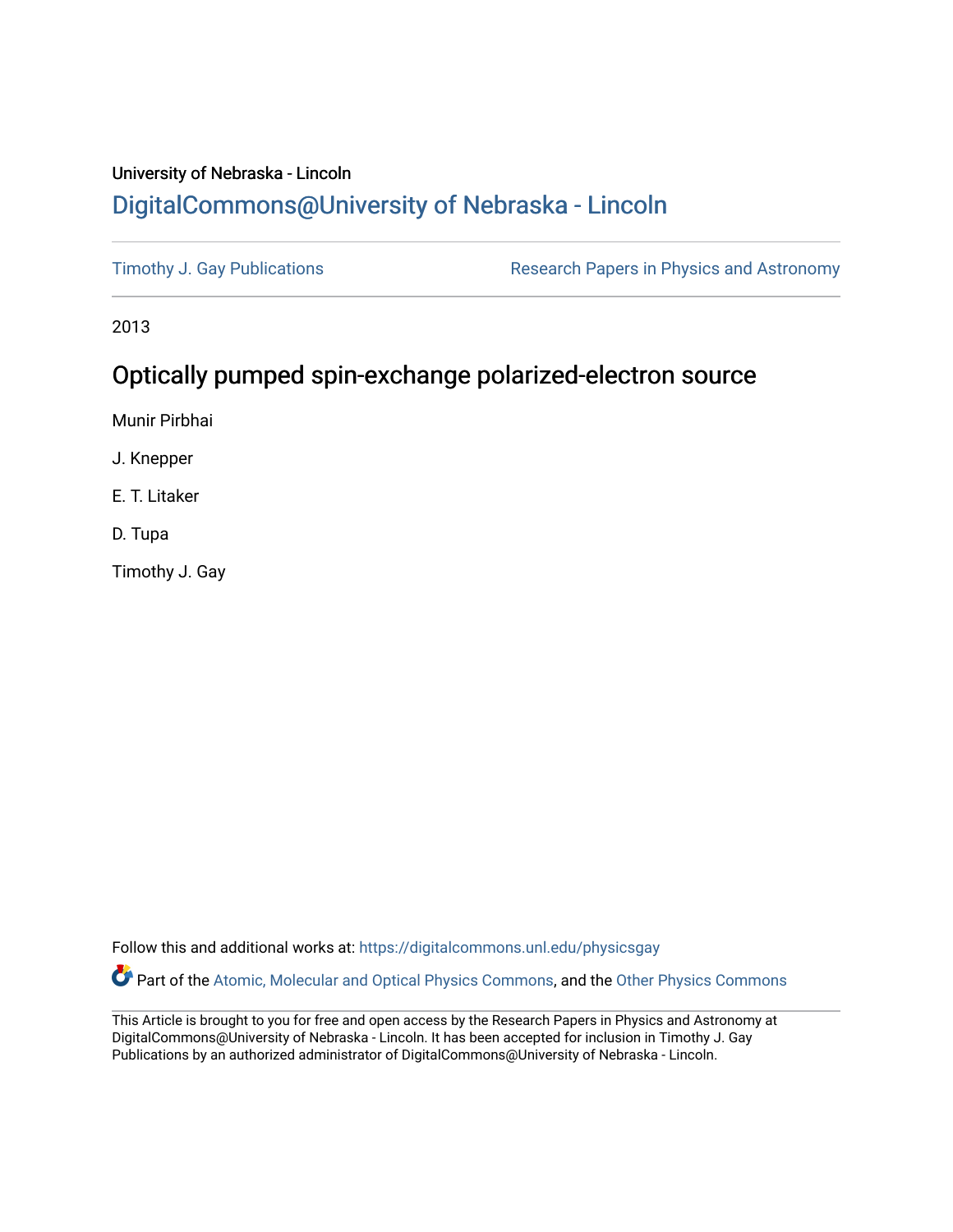## **Optically pumped spin-exchange polarized-electron source**

M. Pirbhai,<sup>1</sup> J. Knepper,<sup>1</sup> E. T. Litaker,<sup>1</sup> D. Tupa,<sup>2</sup> and T. J. Gay<sup>1</sup>

<span id="page-1-0"></span><sup>1</sup>*Department of Physics and Astronomy, University of Nebraska, Lincoln, Nebraska 68588-0299, USA*

<sup>2</sup>*Physics Division, Los Alamos National Laboratory, Los Alamos, New Mexico 87545, USA*

(Received 18 August 2013; published 31 December 2013)

We describe the operation of a prototype polarized-electron source. Rubidium vapor, contained in a cell, is optically pumped in the presence of a buffer gas. Unpolarized electrons from a tungsten filament are injected into the cell and extracted after undergoing spin exchange with the Rb atoms. We compare the performance of the source when different buffer gases are used. We measure a decrease in electron polarization as their injection energy increases, but find an unexpected regime at higher injection energies yielding increased electron polarization accompanied by a 40-fold increase in current, suggesting the production of slow secondary electrons in the target cell. With ethylene, we have measured electron currents of  $4 \mu A$  simultaneously with electron polarizations of 24%. This work offers the promise of a simple, benchtop, "turnkey" source of polarized electrons.

DOI: [10.1103/PhysRevA.88.060701](http://dx.doi.org/10.1103/PhysRevA.88.060701) PACS number(s): 34*.*80*.*Nz*,* 07*.*77*.*Ka

The use of polarized electrons is widespread in physics, from probing of the spin structure of nucleons and nuclei [\[1\]](#page-4-0) to studying magnetic domain structure [\[2\]](#page-4-0) and the spin dependence of atomic collisions [\[3\]](#page-4-0). The additional information provided by studies with incident polarized-electron beams comes at a price: The technological demands of polarized-electron sources are severe. The current state-ofthe-art source technology is based on photoemission from negative electron affinity (NEA) strained GaAs photocathodes [\[4,5\]](#page-4-0). The modern GaAs source can produce high-current  $(\sim 1 \text{ mA})$ , high-brightness beams with  $\geq 80\%$  polarization. Also, importantly, it is optically reversible; the electron-spin direction can be flipped by reversing the helicity of the light producing photoemission from the GaAs. This enables a relatively straightforward diagnosis of systematic experimental error due to instrumental asymmetries. The biggest drawback of the GaAs source is that it is difficult to operate, particularly with regard to production of the NEA conditions that allow reasonable photocurrents to be extracted. In university labs, the learning curve for reliable graduate student operation of such sources is measured in months (or years); at accelerators, e.g., CEBAF, a dedicated scientific staff maintains and runs these sources. Several attempts to develop the GaAs source into a "blackbox" commercial technology have failed [\[6\]](#page-4-0).

We are currently investigating the interaction of longitudinally polarized electrons, which are chiral, with chiral molecular targets. The observation of handedness-specific scattering provides information about novel molecular collision dynamics [\[3\]](#page-4-0), as well as possible clues to the mystery of why all naturally occurring DNA has the same handedness [\[7\]](#page-4-0). In tabletop experiments with vapor targets, such as ours, destruction of the photocathode's NEA surface conditions by organic and other vacuum contaminants can make GaAs sources unusable or, at best, highly problematic. If a different, user-friendly source of polarized electrons, such as the one we describe here, were widely available, it could enable a broad range of experiments, including those involving electron scattering from chiral molecules.

We have demonstrated the proof of principle for an alternative method to produce spin-polarized electrons using spin exchange between unpolarized electrons and optically

pumped Rb [\[8\]](#page-4-0):

$$
e(\uparrow) + \text{Rb}(\downarrow) \to e(\downarrow) + \text{Rb}(\uparrow). \tag{1}
$$

In that experiment, a cold-cathode discharge provided unpolarized electrons. The gas sustaining the discharge (usually  $N_2$ ) also acted as the buffer gas for optical pumping. While this apparatus provided currents of  $\sim$ 2  $\mu$ A with polarizations as high as  $26\%$  running with N<sub>2</sub>, it proved difficult to use, primarily because the optical pumping and electron generation processes were strongly coupled by their common element the buffer gas. A good compromise between the various demands on the system—maintaining a stable discharge, producing and extracting high currents of polarized electrons, reducing depolarizing wall collisions by inhibiting diffusion, quenching the Rb vapor, and limiting the gas load on the vacuum pumps—proved to be unattainable.

We report here an operationally robust polarized-electron source based on the spin-exchange concept. It has separate regions for unpolarized-electron production and Rb optical pumping. We compare its performance with different buffer gases, and find a large improvement in the beam polarization when  $N_2$  is replaced by ethylene. We have also discovered a different regime at higher electron injection energies where increased electron polarization is accompanied by a 40-fold increase in current, suggesting the production of slow, secondary electrons in the target cell. The source presently displays currents and polarizations comparable to those of the earlier proof-of-principle experiment (and those of first-generation GaAs sources), but is much easier to operate, and holds the immediate promise of significantly improved performance with the potential for "turnkey" operation.

A diagram of the source is shown in Fig. [1.](#page-2-0) Unpolarized electrons are emitted thermionically from a tungsten filament. The filament is biased relative to an optical-pumping cell so that the electron energy upon arrival at the cell,  $E_i$ , can be selected between 0 and 110 eV. The electron beam is guided by an axial magnetic field extending the length of the apparatus with a nominal field strength of 0.02 T. The electrons travel antiparallel to the optical-pumping laser beam and traverse the optical-pumping cell, drifting through the Rb vapor and buffer gas under the influence of a longitudinal electric field of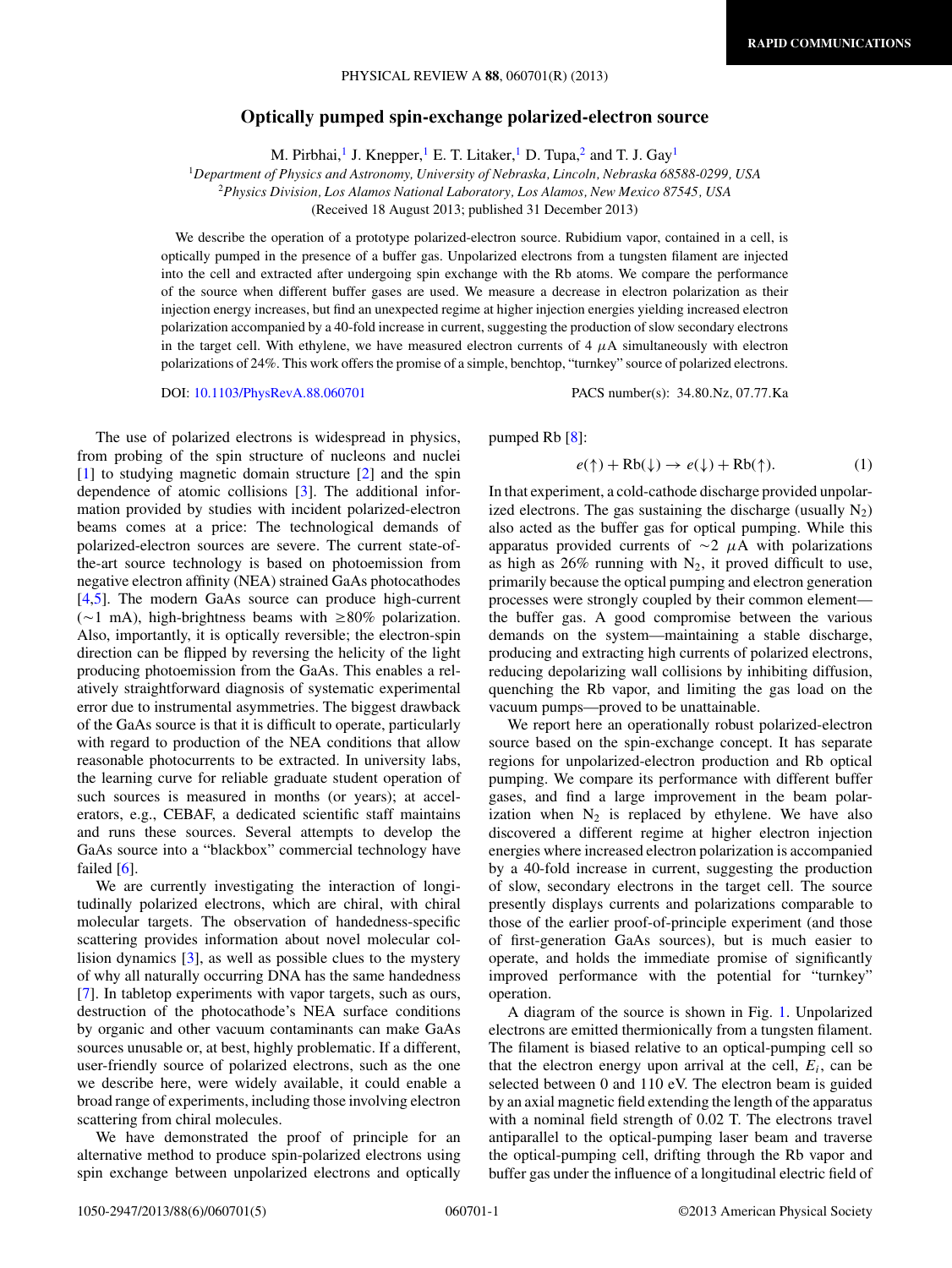<span id="page-2-0"></span>

FIG. 1. (Color online) Scale diagram of the polarized-electron source showing (1) the source chamber, (2) solenoidal magnets, (3) the electron filament mounting flange, (4) the spin-transfer optical-pumping cell, (5) the transverse probe laser, (6) the differential pumping chamber, (7) the electron polarimeter, (8) the Faraday cup and pump-laser entrance window, (9) the window for the optical polarimeter used to analyze the fluorescence from a He target, and (10) the pump laser.

~150 V/m. Here they undergo spin exchange with the oriented Rb before being extracted through a 2-mm-diam aperture that also allows optical-pumping light into the cell. The polarized electrons then traverse a 20-cm differential pumping chamber and enter a helium optical electron polarimeter [\[9\]](#page-4-0).

The inside of the optical-pumping cell, made of Cu, measures 2.8 cm along the source axis and is 2 cm in diameter. A thermally controlled reservoir feeds Rb vapor into the cell. Windows on either side allow a transverse probe laser to measure the Rb number density  $N_{\text{Rb}}$  using absorption spectroscopy [\[10\]](#page-4-0). This geometry also allows the possibility of side probing of the Rb polarization  $P_{\text{Rb}}$  with linearly polarized light [\[11\]](#page-4-0). In one experiment (Fig. 2) we were able to guide a probe laser beam that was nearly parallel to the electron beam past the thermionic filament and measure  $N_{\text{Rb}}$  and  $P_{\text{Rb}}$  with Faraday rotation [\[8,](#page-4-0)[12\]](#page-5-0).

For these first experiments, we have used a somewhat inefficient optical-pumping scheme involving a single, circularly polarized pump laser, tuned to the *D*1 transition at 795 nm. The Sacher Cheetah laser produces up to 900 mW and allows frequency variation and linewidth adjustment with an



FIG. 2. The values of  $P_{\text{Rb}}$  and resultant  $P_e$  are compared, displaying a linear relationship. Inset: The pump laser detuning from line center is varied in order to produce a range of  $P_{\text{Rb}}$  in the optical-pumping cell.

externally applied voltage. Linewidth variation is achieved by superimposing a Gaussian white-noise signal on the frequency offset voltage. All measurements shown here were made with -650 mW of laser light with a beam diameter of 2 mm and a linewidth of 2 GHz full width at half maximum (FWHM). We note that we do not employ a "repump" laser for more efficient optical pumping.

We show the linear relationship between  $P_{\text{Rb}}$  and the extracted electron polarization *Pe* in Fig. 2. The slope of the  $P_e$  vs  $P_{\text{Rb}}$  linear fit indicates the overall efficiency of the electron-Rb spin-exchange process for this combination of buffer gas species and pressure,  $N_{\text{Rb}}$ , and  $E_i$ . For these measurements,  $N_{\text{Rb}}$  is  $\sim$  5  $\times$  10<sup>12</sup> cm<sup>-3</sup>, the buffer gas is N<sub>2</sub> at 200 mTorr, and  $E_i$  is  $\sim$  1 eV. The range of  $P_{\text{Rb}}$  is achieved by pump detuning alone, and includes negative values caused by hyperfine spin reversal [\[13\]](#page-5-0). The inset in Fig. 2 shows how  $P_{\text{Rb}}$ (and hence  $P_e$ ) varies with the pump detuning. Because the Rb optical-pumping process is not optimized, it is reasonable to anticipate an increase in *Pe* under better conditions.

The spin-reversal phenomenon in the region of negative detuning can be used to flip *Pe* independently of reversing the pump laser helicity. This provides another "handle" for the study of systematic instrumental asymmetries.

Buffer gas is introduced into the cell via a metering valve. The pressure of the gas is measured with a Convectron gauge and is known to an uncertainty of 20 mTorr. The buffer gas plays multiple important roles in the operation of the source. It reduces Rb depolarization by retarding diffusion to the depolarizing walls of the cell or diffusion out of the cell which necessitates replacement by unpolarized atoms. It also increases the efficiency of pump-light absorption by the Rb through collisional broadening. In principle, the source performance will be improved by denser Rb vapor, increasing the spin-exchange rate until  $P_{\text{Rb}}$  suffers from the effects of radiation trapping as  $N_{\text{Rb}}$  exceeds ~10<sup>12</sup> cm<sup>-3</sup> [\[14,15\]](#page-5-0). However, molecules with low-lying temporary negative-ion states of the appropriate energy can efficiently deexcite ("quench") Rb atoms collisionally  $[16]$ . This circumvents the radiation trapping process and allows thicker Rb vapors to reach high polarizations [\[17\]](#page-5-0). The buffer gas not only aids the optical-pumping process, it enhances the spin exchange that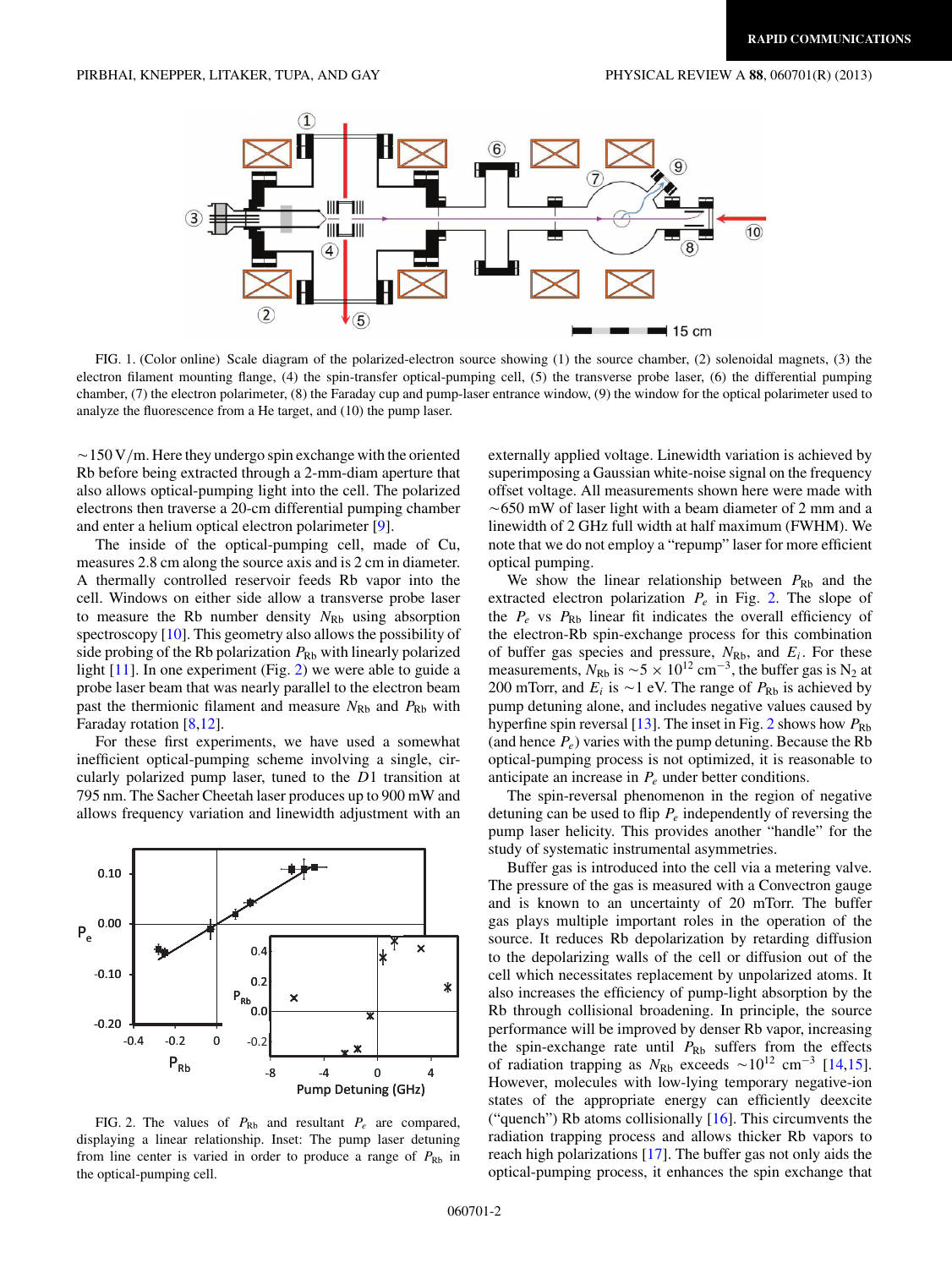

FIG. 3. Source performance with different buffer gases at 200 mTorr in the optical-pumping cell. The values of  $E_i$  are  $\sim$ 2 and  $\sim$  4 eV for ethylene (see text). Lines serve to guide the eye.

transfers polarization to the electrons. Collisions with a buffer gas increase the path length taken by electrons through the cell, allowing for more interactions with Rb. These collisions also thermalize fast electrons, increasing their cross section for spin exchange. Calculations show that the total spin-exchange cross section for reaction [\(1\)](#page-1-0) has a maximum of  $\sim 10^{-13}$  cm<sup>2</sup> at 30 meV. It then falls rapidly and monotonically to  $\sim$  3  $\times$ 10−<sup>15</sup> cm2 at 1 eV [\[18\]](#page-5-0). Thus, we anticipate the best *Pe* will occur for small *Ei* when the electrons are well thermalized by the buffer gas.

Considering the many roles played by the buffer gas, one of our first experiments compares the source performance with different buffer gas species. Figure 3 displays *Pe* as a function of  $N_{\rm Rb}$  for a variety of buffer gases with pressures of 200 mTorr. We note that  $E_i$  for these measurements is 2 eV, with the exception of the case of ethylene, for which  $E_i$  is 4 eV. Ethylene is easily cracked in the vicinity of the electron gun when the electron beam is on, leaving a fine layer of conductive film on the insulators separating the gun electrodes. This makes ethylene measurements difficult with our current filament configuration, so we limited our data taking with this buffer gas to two runs. However, we include the 4-eV ethylene data because other measurements (presented below) suggest that, if anything, the performance of the source will be better at 2 eV. The ethylene data is valuable for comparison, not only because it displays the best *Pe*—thrice that of some other buffer gases—but also because it helps to illustrate the wide range of behaviors of the source with different buffer gases.

The data for various buffer gases yield different maxima for  $P_e$ , different values for optimal  $N_{\rm Rb}$ , and even different shapes for the relationship between  $P_e$  and  $N_{\text{Rb}}$ . This is not surprising, considering the multiple roles that the buffer gas plays in the optical-pumping cell. In fact, higher *Pe* could be due to higher  $P_{\text{Rb}}$ , more efficient spin exchange between Rb and electrons, or both. Of the four buffer gases, ethylene has the highest quenching cross section,  $139 \times 10^{-16}$  cm<sup>2</sup>, while  $N_2$ ,  $H_2$ , and He have quenching cross sections of  $58 \times 10^{-16}$ ,  $6 \times 10^{-16}$ , and  $\ll 1 \times 10^{-16}$  cm<sup>2</sup>, respectively [\[16,19\]](#page-5-0). Ethylene should thus more effectively mitigate the depolarizing effects of radiation trapping, allowing for denser Rb vapors. Calculations indicate that ethylene causes scattered





FIG. 4. Electron polarization  $P_e$  and  $I_e$  as a function of  $E_i$  in the presence of 130 mTorr of nitrogen buffer gas with  $N_{\text{Rb}} \approx 10^{13} \text{ cm}^{-3}$ and a pump wavelength and spectral width of 794.976 nm and 2 GHz, respectively. For  $E_i$  below  $\sim$  15 eV,  $I_e$  and  $P_e$  behave in a way consistent with the energy dependence of the electron thermalization and Rb spin-exchange cross sections.

electrons to quasielastically thermalize 100 times faster than in nitrogen, giving them a correspondingly higher cross section for spin exchange [\[18,20,21\]](#page-5-0).

Future experiments in a source modified to allow easy implementation of a longitudinal probe laser geometry will allow separate measurements of  $P_{\text{Rb}}$  and  $P_e$  such as those shown in Fig. [2.](#page-2-0) This will allow us to disentangle more thoroughly the various roles played by the buffer gas. This could, in turn, guide the choice of the best buffer gas for this application and indicate its optimal pressure. Indeed, our source makes a good laboratory for studying these phenomena.

The polarization of electrons  $P_e$  and the total electron current  $I_e$  from the source using a  $N_2$  buffer is shown as a function of  $E_i$  in Fig. 4. For energies below  $\sim$ 15 eV, the behavior of *Pe* can be understood qualitatively in terms of the cross sections for electron thermalization (energy loss) and spin exchange with the Rb atoms [\[18,22\]](#page-5-0). Below this energy, *Ie* is determined largely by the electron-optical properties of the system comprising the thermionic gun, Rb vapor cell, and extraction lenses, as determined by SIMION [\[23\]](#page-5-0) analysis. In the same energy range, *Pe* generally decreases, following the spin-exchange cross section's energy dependence. We note, however, the two local maxima for *Pe* in the vicinities of 3 and 11 eV due to energy loss of the primary electron beam and the corresponding enhancement of spin-transfer probability. These features are reminiscent of the trapped electron energy spectra of Ref. [\[22\]](#page-5-0), associated with the production of temporary negative-ion states followed by decay to vibrationally excited levels of the  $X^1\Sigma_g^+$  ground state of N<sub>2</sub> (3 eV), or inelastic excitation of the  $C^3\Pi_u$  (and, possibly, the  $a^1\Pi_g$ ) electronic states (11 eV).

Above 20 eV, the source behaves quite differently, with *Ie* beginning to increase rapidly. We see the largest electron current at the maximum potential difference afforded by our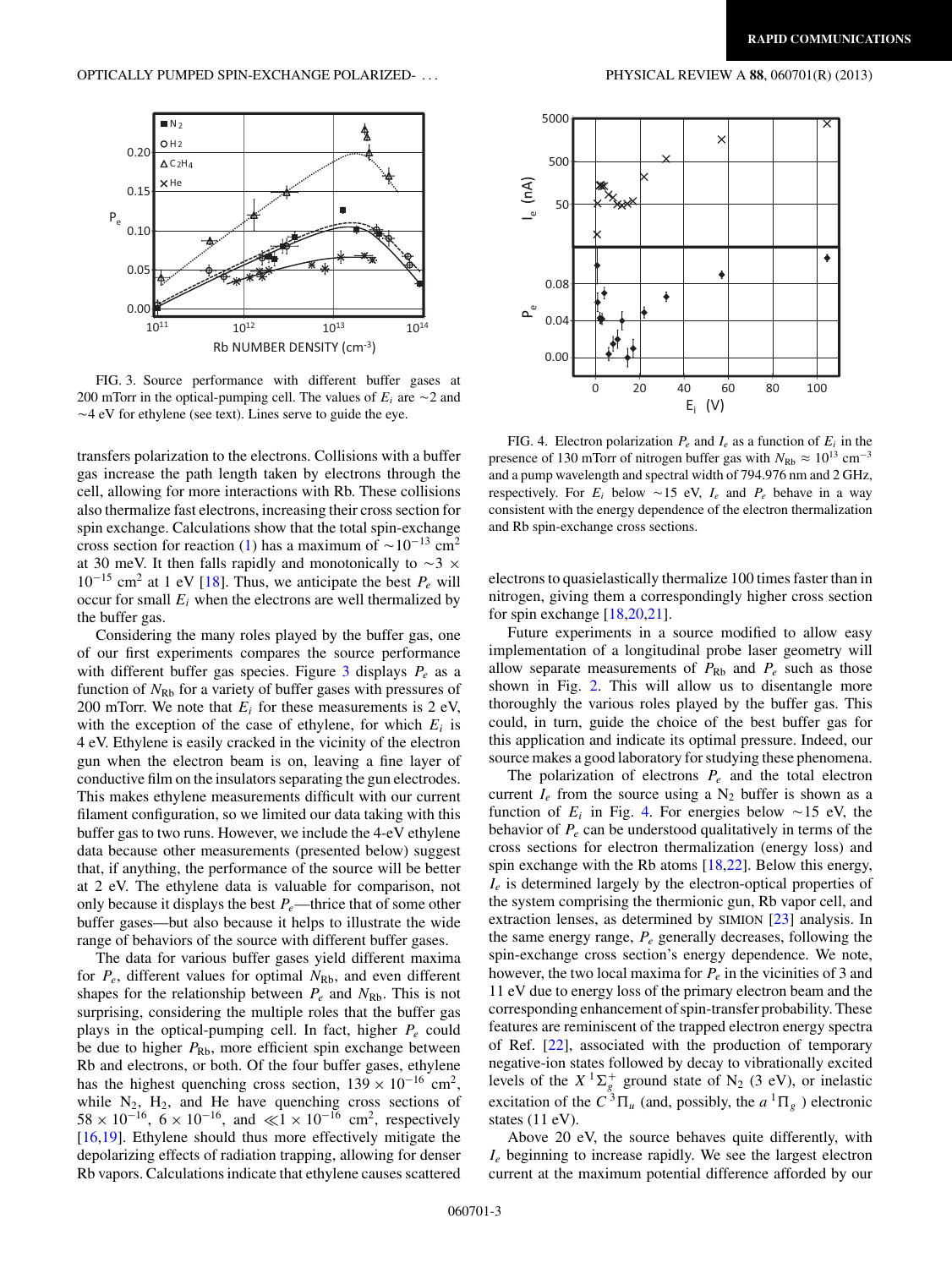<span id="page-4-0"></span>present power supply, 110 V, where  $I_e$  is  $\sim$  40 times greater than *Ie* below 17 eV. Surprisingly, this increase is accompanied by a corresponding increase in *Pe*. Following its initial drop, the polarization recovers completely and matches its value for the lowest  $E_i$ . This behavior seems puzzling in light of the energy dependence of reaction [\(1\)](#page-1-0).

The large values of  $P_e$  for  $E_i > 25$  eV lead us to believe that there are many thermal electrons in the source in this regime. We speculate that numerous secondary electrons are produced from the ionization of the  $N_2$  buffer gas by the primary electrons. These slower electrons would have a relatively high probability of undergoing spin-exchange collisions with oriented Rb atoms. If  $N_{N_2}$  is the number density of  $N_2$  molecules,  $\sigma_{ion}$  the electron-impact single ionization cross section, and *L* the spin-exchange cell length, we expect an appreciable number of secondary electrons produced by impact ionization whenever  $(N_{N_2} \sigma_{ion} L)$  exceeds the order of unity. Between 17 and 27 eV, the ionization cross section for N<sub>2</sub> increases an order of magnitude to  $\sigma_{\text{ion}} =$  $1.1 \times 10^{-16}$  cm<sup>2</sup> [\[24\]](#page-5-0). For our cell length of 2.8 cm and a buffer gas pressure of 130 mTorr,  $(N_{N_2} \sigma_{\text{ion}} L) = 1.2$  at 27 eV. Above 27 eV, the ionization cross section increases modestly to reach its maximum value at 100 eV, where  $(N_{\rm N}, \sigma_{\rm ion}L)$ is 3. Alternatively, it is possible that polarized electrons are stripped directly from the Rb atoms and that their polarization survives. In any case, these slow electrons are guided through the spin-exchange cell by the longitudinal magnetic and electric fields applied along the beamline. We also expect that they will have an increased transmission probability because "space-charge blowup" of the beam is reduced by residual  $N_2$ <sup>+</sup> ions. The transport through the spin-exchange cell will be less efficient for the fast scattered primary electrons responsible for this ionization.

The process multiplying our beam current and producing large *Pe* at high incident electron energy has a big impact on the performance of our source. Thus, it is important to understand its cause. To obtain evidence to confirm or refute our conjecture regarding secondary-electron production, we perform a retarding-potential analysis of the electron beam from the source when  $E_i \approx 107$  eV, and compare the results for 110 mTorr of  $N_2$  buffer gas with those for no buffer gas. The retarding potential is provided by the inner cylindrical electrode of our electron polarimeter. Smooth interpolated curves fit to these data are shown in Fig. 5. If no  $N_2$  is present, the beam comprises almost entirely electrons at  $\sim$  107 eV with



FIG. 5. Retarding field analysis of a beam with  $E_i \approx 107$  eV passing through the optical-pumping cell. Smooth interpolated curves are fit to the values of the electron current, normalized to the current in the absence of a retarding potential. The derivatives of the interpolated curves for the cases of no buffer gas (dotted line) and  $110$  mTorr  $N_2$ (solid line) are shown. Electron energy widths deduced from these curves are accurate to 0.5 eV.

a FWHM energy spread of  $\leq$  2 eV. When N<sub>2</sub> is introduced to the cell, the beam is dominated by slow electrons. This supports our hypothesis that secondary electrons are produced in the cell. If secondary-electron formation is indeed the source of this beneficial process, yet another factor is added to the list of requirements for an optimal buffer gas: high electronimpact ionization cross section. We note, in this regard, that the maximum total (single) electron-impact ionization cross sections for the buffer gases we studied all occur for incident electron energies in the vicinity of 100 eV, and have values of  $5.5 \times 10^{-16}$  [\[25\]](#page-5-0),  $3 \times 10^{-16}$ ,  $1 \times 10^{-16}$ , and  $0.5 \times 10^{-16}$  cm<sup>2</sup> [\[26\]](#page-5-0), for ethylene, nitrogen, hydrogen, and He, respectively.

This source is already significantly more user friendly than typical GaAs sources. We expect that, as our understanding of the detailed operational physics improves and modest mechanical improvements are implemented, true turnkey operation is possible.

We wish to thank L. Marquart, H. Batelaan, and especially P. D. Burrow for numerous helpful conversations. G. Richards and D. Ryan were involved in this effort in its early stages. This work has been supported by the NSF [Grants No. PHY-0855629, No. PHY-1206067, and No. PHY-0821385 (MRI)] and has been approved for unlimited release under LANL Release No. LA-UR-13-26405.

- [1] See, e.g., in *Proceedings of the SPIN 2010 Conference*, edited by H. Ströher and F. Rathmann [[J. Phys.: Conf. Ser.](http://dx.doi.org/10.1088/1742-6596/295/1/011001) [295](http://dx.doi.org/10.1088/1742-6596/295/1/011001), [011001](http://dx.doi.org/10.1088/1742-6596/295/1/011001) [\(2011\)](http://dx.doi.org/10.1088/1742-6596/295/1/011001) and references therein].
- [2] See, e.g., B. Santos, S. Gallego, A. Mascaraque, K. F. McCarty, A. Quesada, A. T. N'Diaye, A. K. Schmid, and J. de la Figuera, [Phys. Rev. B](http://dx.doi.org/10.1103/PhysRevB.85.134409) **[85](http://dx.doi.org/10.1103/PhysRevB.85.134409)**, [134409](http://dx.doi.org/10.1103/PhysRevB.85.134409) [\(2012\)](http://dx.doi.org/10.1103/PhysRevB.85.134409) and references therein.
- [3] T. J. Gay, [Adv. At. Mol. Phys.](http://dx.doi.org/10.1016/S1049-250X(09)57004-8) **[57](http://dx.doi.org/10.1016/S1049-250X(09)57004-8)**, [157](http://dx.doi.org/10.1016/S1049-250X(09)57004-8) [\(2009\)](http://dx.doi.org/10.1016/S1049-250X(09)57004-8).
- [4] D. T. Pierce, in *Atomic, Molecular, and Optical Physics: Charged Particles*, edited by F. B. Dunning and R. G. Hulet, Vol. 29A (Academic, San Diego, 1995).
- [5] T. Maruyama, E. L. Garwin, R. Prepost, G. H. Zapalac, J. S. Smith, and J. D. Walker, [Phys. Rev. Lett.](http://dx.doi.org/10.1103/PhysRevLett.66.2376) **[66](http://dx.doi.org/10.1103/PhysRevLett.66.2376)**, [2376](http://dx.doi.org/10.1103/PhysRevLett.66.2376) [\(1991\)](http://dx.doi.org/10.1103/PhysRevLett.66.2376).
- [6] D. T. Pierce (private communication).
- [7] W. A. Bonner, [Chirality](http://dx.doi.org/10.1002/(SICI)1520-636X(2000)12:3%3C114::AID-CHIR3%3E3.0.CO;2-N) **[12](http://dx.doi.org/10.1002/(SICI)1520-636X(2000)12:3%3C114::AID-CHIR3%3E3.0.CO;2-N)**, [114](http://dx.doi.org/10.1002/(SICI)1520-636X(2000)12:3%3C114::AID-CHIR3%3E3.0.CO;2-N) [\(2000\)](http://dx.doi.org/10.1002/(SICI)1520-636X(2000)12:3%3C114::AID-CHIR3%3E3.0.CO;2-N).
- [8] [H. Batelaan, A. S. Green, B. A. Hitt, and T. J. Gay,](http://dx.doi.org/10.1103/PhysRevLett.82.4216) *Phys. Rev.* Lett. **[82](http://dx.doi.org/10.1103/PhysRevLett.82.4216)**, [4216](http://dx.doi.org/10.1103/PhysRevLett.82.4216) [\(1999\)](http://dx.doi.org/10.1103/PhysRevLett.82.4216).
- [9] [M. Pirbhai, D. M. Ryan, G. Richards, and T. J. Gay,](http://dx.doi.org/10.1063/1.4807745) Rev. Sci. Instrum. **[84](http://dx.doi.org/10.1063/1.4807745)**, [053113](http://dx.doi.org/10.1063/1.4807745) [\(2013\)](http://dx.doi.org/10.1063/1.4807745).
- [10] P. Siddons, Ph.D. thesis, University of Durham, 2011.
- [11] J. M. Dreiling, E. B. Norrgard, D. Tupa, and T. J. Gay, [Phys. Rev. A](http://dx.doi.org/10.1103/PhysRevA.86.053416) **[86](http://dx.doi.org/10.1103/PhysRevA.86.053416)**, [053416](http://dx.doi.org/10.1103/PhysRevA.86.053416) [\(2012\)](http://dx.doi.org/10.1103/PhysRevA.86.053416).